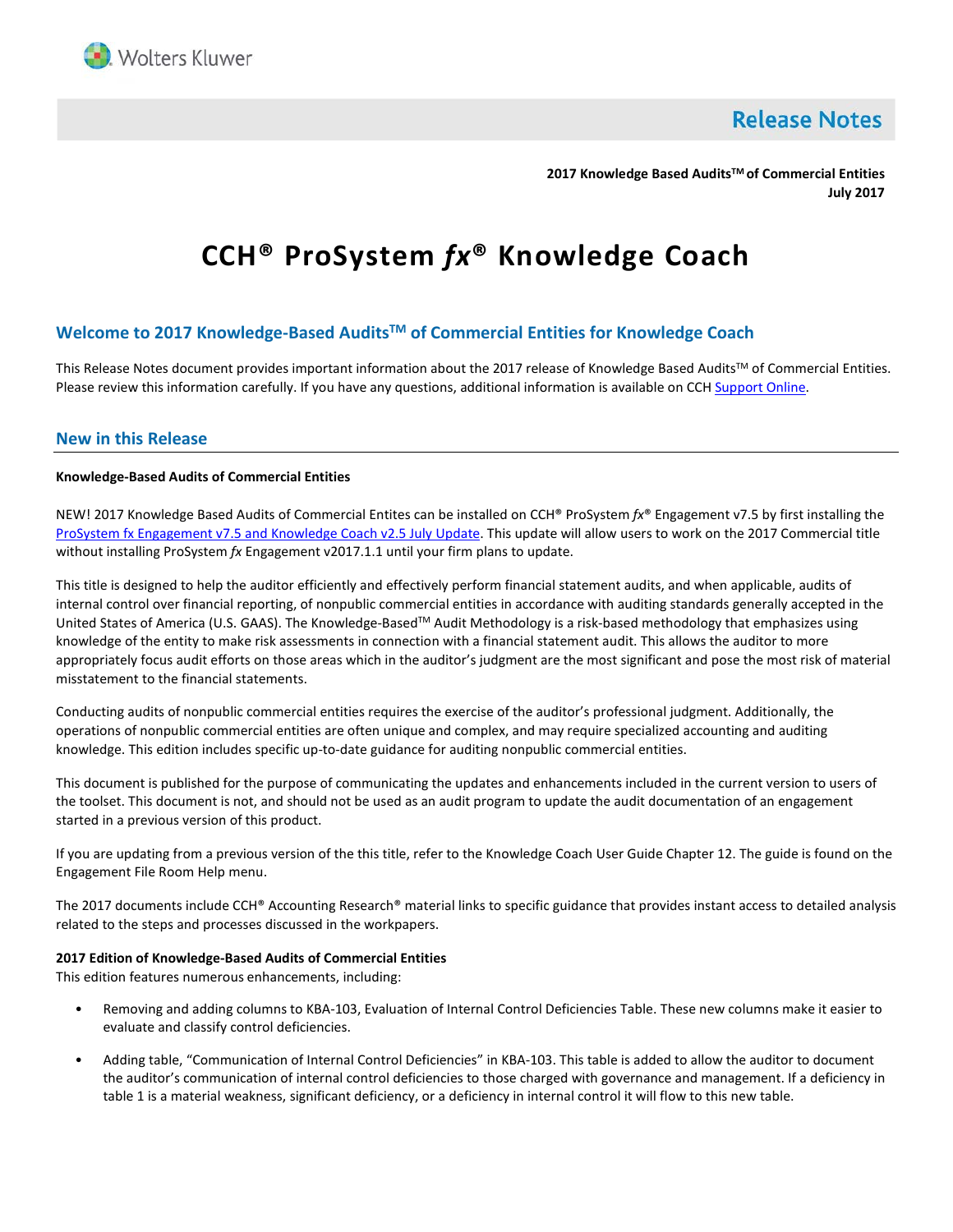- Reorganizing and rewording columns in Table 2 and 3 of KBA-400, and moving the column to describe the control deficiency to the end for better documentation flow. If you select "No" in the following columns, your control deficiency documented in the last column will flow to KBA-103: Are Controls Activities Present, Effectively Designed and Implemented, Do Compensating Controls, If Any, Adequately Reduce the Risks of Material Misstatement or Are Control Activities Functioning.
- Reorganizing and rewording columns in Relevant Principles and Points of Focus table of KBA-401, and moving the column to describe the control deficiency to the end for better documentation flow. If you select "No" in the following columns, your control deficiency documented in the last column will flow to the conclusion section: Are the Relevant Principles or Points of Focus Present, Are the Identified Controls Effectively Designed and Implemented, Do Compensating Controls Adequately Reduce the Risks of Material Misstatement, or Are the Relevant Principles Functioning for this Component of Internal Control.
- In KBA-401, adding an "N/A" option to the "Are the Relevant Principles of Points of Focus Present?" column to the "Points of Focus" rows ONLY. The user could document the points of focus as not applicable, and the user will not respond to any other columns for that particular row as the diagnostics will clear. The user should focus on the functioning of the relevant principles as not all of the points of focus are required or applicable.
- Removing user options in the "System Change Controls" column of the "Less Complex IT Structure" table.
- Reorganizing and rewording columns in the "More Complex IT Structure" table of KBA-402, and moving the column to describe the control deficiency to the end for better documentation flow. If you select "No" in the following columns your control deficiency documented in the last column will flow to the conclusion section: Are Controls Activities Present, Effectively Designed and Implemented, Do Compensating Controls, If Any, Adequately Reduce the Risks of Material Misstatement or Are Control Activities Functioning.
- Reorganizing and rewording columns in the "Activity-Level Control Objective" table of KBA-40X series, and moving the column to describe the control deficiency near the end for better documentation flow. If you select "No" in the following columns your control deficiency documented will flow to the conclusion section: Are Controls Designed Effectively, Are Key Controls Implemented, Do Compensating Controls Adequately Reduce the Risks of Material Misstatement Created by the Deficiency or Are Control Activities Functioning. Also if you select "Partially" in column, Are Controls Designed Effectively, the control deficiency documented will flow to the conclusion section.
- Adding the functionality to allow users to insert custom rows anywhere in the subprocess table in KBA-40X series.
- Adding appropriate "Segregation of Duties" control objectives to the KBA-40X Series.
- Removing flow in AID-601 on steps 9, 10, and 11 that flow to KBA-102. Flow will remain on other steps in this workpaper.
- Adding "We incorporated an element of unpredictability in designing further audit procedures as follows: (Describe) (See example in practice point above)" to "Management Override" Financial Statement Level Risk in the Planned Overall Response column of KBA-502.
- Pre-setting the "Control Risk" column in KBA-502 to "Max" if the user selects the Tailoring Questions, "Has the auditor been engaged to perform an integrated audit?" and "Does the auditor intend to test the operating effectiveness of internal controls over financial reporting?" as "No" in AUD-100
- Adding new KCO-003 Answer Effects for the Engagement-Level Tailoring Questions Workpaper that will show all answer effects of each tailoring question in AUD-100.
- Adding rounding columns in AID-801 and KBA-301 word versions to match the excel versions of these workpapers.
- Adding two new columns in AID-201, Section I: Nature of Nonattest Services Provided table for user to document the firm and client personnel overseeing the nonattest services
- Adding an "N/A" option in the step 12 table of AID-701, "Final Assessment of Control Risk" column.
- Removing steps in AUD-201 that are duplicated in AUD-101 and moving one step from AUD-201 to AUD-101.
- Adding a "Maximum" and "Slightly Below Maximum" option in AUD-701, planned control reliance column.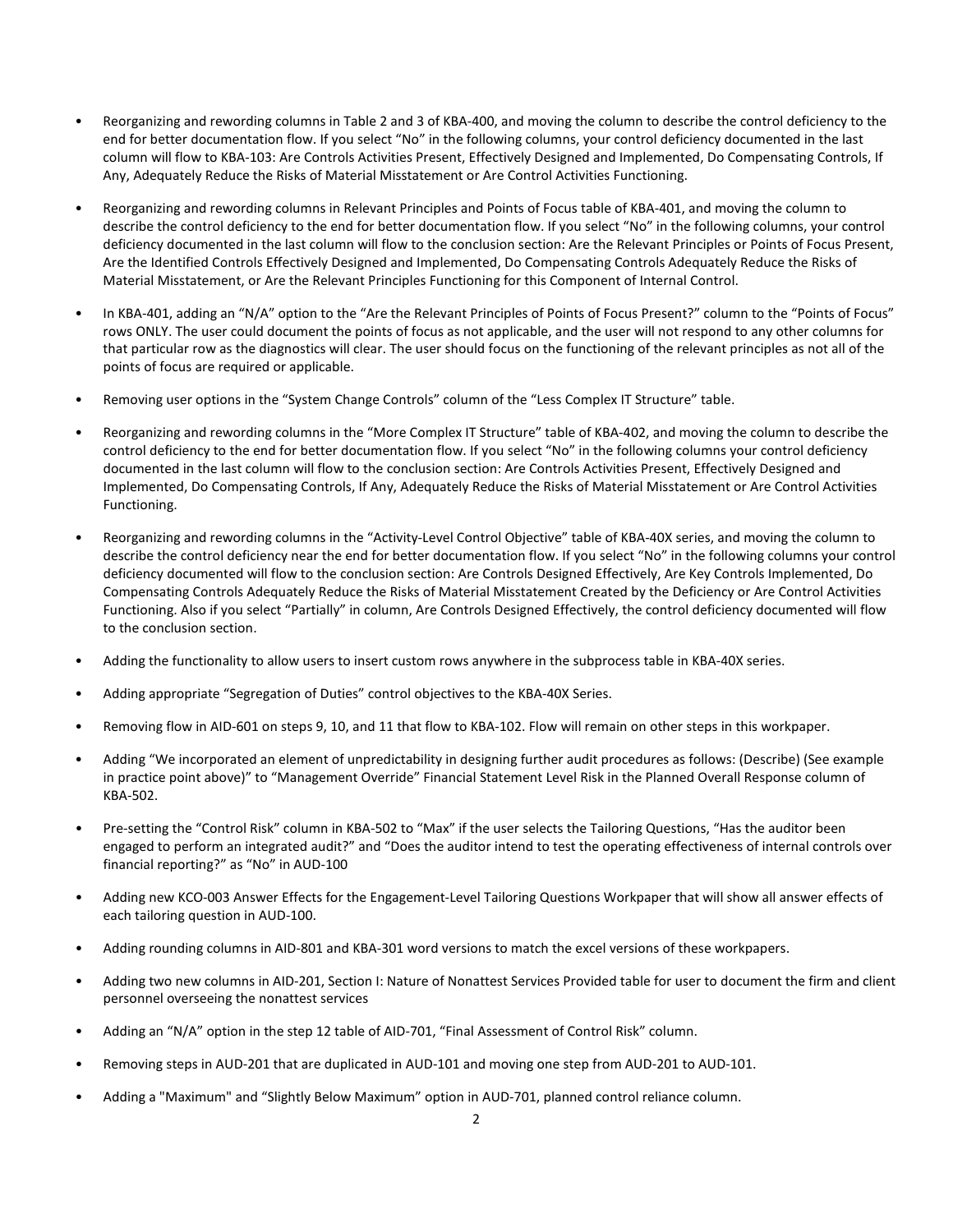- Reorganizing and adding steps and tables in AUD-902 to accommodate new accounting standard SAS-132.
- Adding many new CORs, RPTs, and RESs as follows:
	- o COR-910 Third-Party Support Letter
	- o COR-911 Request for Confirmation from Supporting Parties of Intent and Ability to Provide Financial Support
	- o RPT-0904A Unmodified Opinion: Emphasis-of-Matter Paragraph Related to Going-Concern Uncertainty (In Accordance with SAS-132)
	- o RPT-1030A Unmodified Opinion: Report on an Audit Conducted in Accordance with both U.S. GAAS and the International Standards on Auditing of Financial Statements Prepared in Accordance with International Financial Reporting Standards (IFRS)
	- o RPT-1056A Unmodified Report on a Review of Interim Financial Information: Emphasis-of-Matter Paragraph When a Going Concern Emphasis-of-Matter Paragraph Was Included in the Prior Year's Audit Report, and Conditions or Events Have Been Identified and Substantial Doubt Continues to Exist (In Accordance with SAS-132).
	- o RPT-1057A Unmodified Report on a Review of Interim Financial Information: Emphasis-of-Matter Paragraph When a Going Concern Emphasis-of-Matter Paragraph Was Not Included in the Prior Year's Audit Report, and When Management Is Required under the Applicable Financial Reporting Framework to Include a Statement in the Notes to the Interim Financial Information That Conditions or Events Have Been Identified and Substantial Doubt Exists and Such Statement Is Included in the Notes to the Interim Financial Information (In Accordance with SAS-132)
	- o RES-025 Variable Interest Entity Checklist
	- o RES-026 Going Concern Checklist

[Click here](http://support.cch.com/updates/KnowledgeCoach/pdf/guides_tab/2017%20Commercial%20Entities%20Title%20Overview%20for%20Knowledge%20Coach%20Users.pdf) for the 2017 Audits of Commerical Entities Title Overview for Knowledge Coach Users.

In addition, forms and practice aids throughout have been updated to include new examples and tips, and where applicable, to take into account:

## **New literature, standards, and developments, reflected in the following current audit and accounting guidance:**

- SAS-132, The Auditor's Consideration of an Entity's Ability to Continue as a Going Concern
- Revised AICPA Code of Professional Conduct (Code) including ET Section 1.295, Nonattest Services
- FASB Accounting Standards Codification™ as of June 30, 2017, through Accounting Standards Update No. 2017-10

## **Important Notes:**

- Make sure to save changes to workpapers before closing the workpaper or the binder to ensure data is correctly updated.
- If your Current Editor Knowledge Coach MS® Word workpapers become read-only or crash, please do the following:
	- o Keep the binder with the affected workpapers open.
	- o Highlight the workpaper in the binder window and go to **Tools > Save Knowledge Coach Answers**.

## **System Requirements**

- This title requires the 2017 Financial Statement Base Title. The 2017 Financial Statement Base title MUST be installed with one of the following versions of CCH® ProSystem *fx* ® Engagement and Knowledge Coach.
	- Engagement v7.5.100.1223 and Knowledge Coach v2.5.100.1224 available through the ProSystem *fx* Engagement v7.5 and Knowledge Coach v2.5 July Update. To identify what version you are running, please go to the **Help > About** window within the application.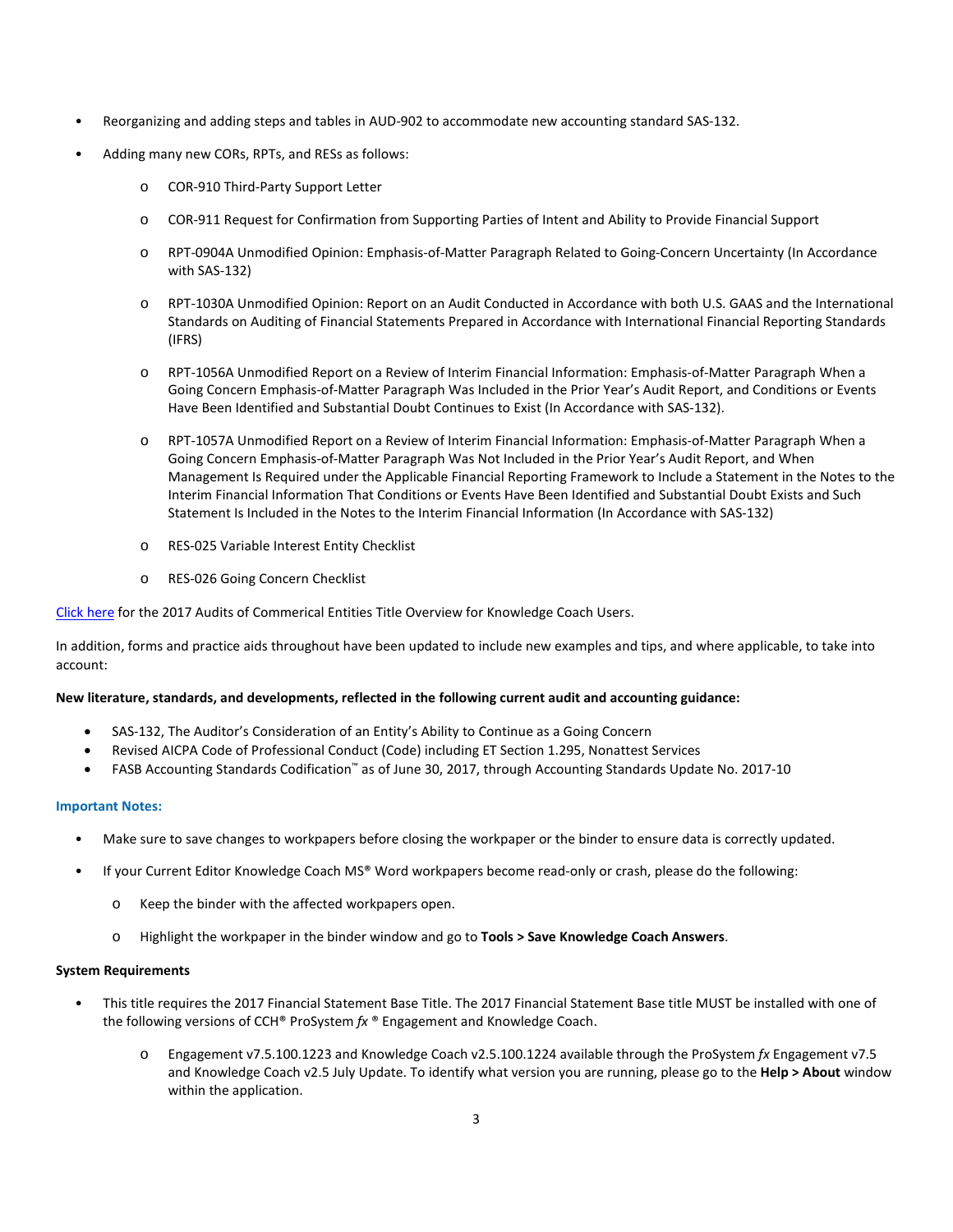- o Engagement and Knowledge Coach v2017.1.1 or later.
- If you are upgrading from Engagement v7.1 or lower please contac[t Technical Support.](https://support.cch.com/contact)
- A minimum of 4GB of RAM is required for optimal performance when opening and navigating through Knowledge Coach workpapers.

# **Download Instructions**

If you are planning to use this title on Engagement v7.5 and Knowledge Coach v2.5, ensure you apply ProSystem *fx* Engagement v7.5 and Knowledge Coach v2.5 July Update to all machines including Admin servers and terminal servers before installing the title. Review the July Update [release notes](https://support.cch.com/updates/Engagement/patch75/Engagement%20and%20KC%20July%202017%20Update%20Release%20Notes.pdf) for more information on deployment.

To download this title:

- 1. Navigate to the [Knowledge Coach Updates](http://support.cch.com/updates/KnowledgeCoach) section of the Engagement Support Website.
- 2. Select the Knowledge Coach Series. The series are arranged by title type, then industry.
- 3. Click on the Download File link next to the title you wish to download.

**Note**: On some occasions the content package file (.KCP) will download with the extension changed to .ZIP. If this occurs, please change the extension of the downloaded file to KCP using all capital letters.

You must install the 2017 Financial Statement Base title before installing the 2017 Knowledge Based Audits of Commercial Entities.

The Financial Statement Base title is also available on th[e Knowledge Coach Update Website.](http://support.cch.com/updates/KnowledgeCoach)

The Knowledge Coach Content Package (KCP) download is a proprietary file that must be installed from within Engagement. Save this KCP file to a location on your local drive, and follow the Installation Instructions included in the Release Bulletin.

# **Installation Instructions**

Once you have downloaded your Knowledge Coach title, you will need to add it to the list of titles within CCH ProSystem *fx* Engagement. The only additional system requirement is approximately 75MB of disk space to store your Knowledge Coach Program content files. Please refer to the Engagement with Knowledge Coach Release Notes for any other system requirements.

After downloading the 2017 Knowledge Based Audits of Commercial Entities, do the following:

- 1. Launch the Engagement Workpaper Management application so that the Local File Room is displayed. Select **Tools > Knowledge Coach Titles**.
- 2. The Knowledge Coach Titles window will be displayed.
- 3. Choose **Add Title**.
- 4. Browse to the title package file (\*.KCP) that you previously downloaded from the Knowledge Coach Support Web site.
- 5. Choose **Open**.
- 6. The system will display a progress indicator while the title package is added. You will receive a message that the title has been successfully installed once the process is complete.

To release a title: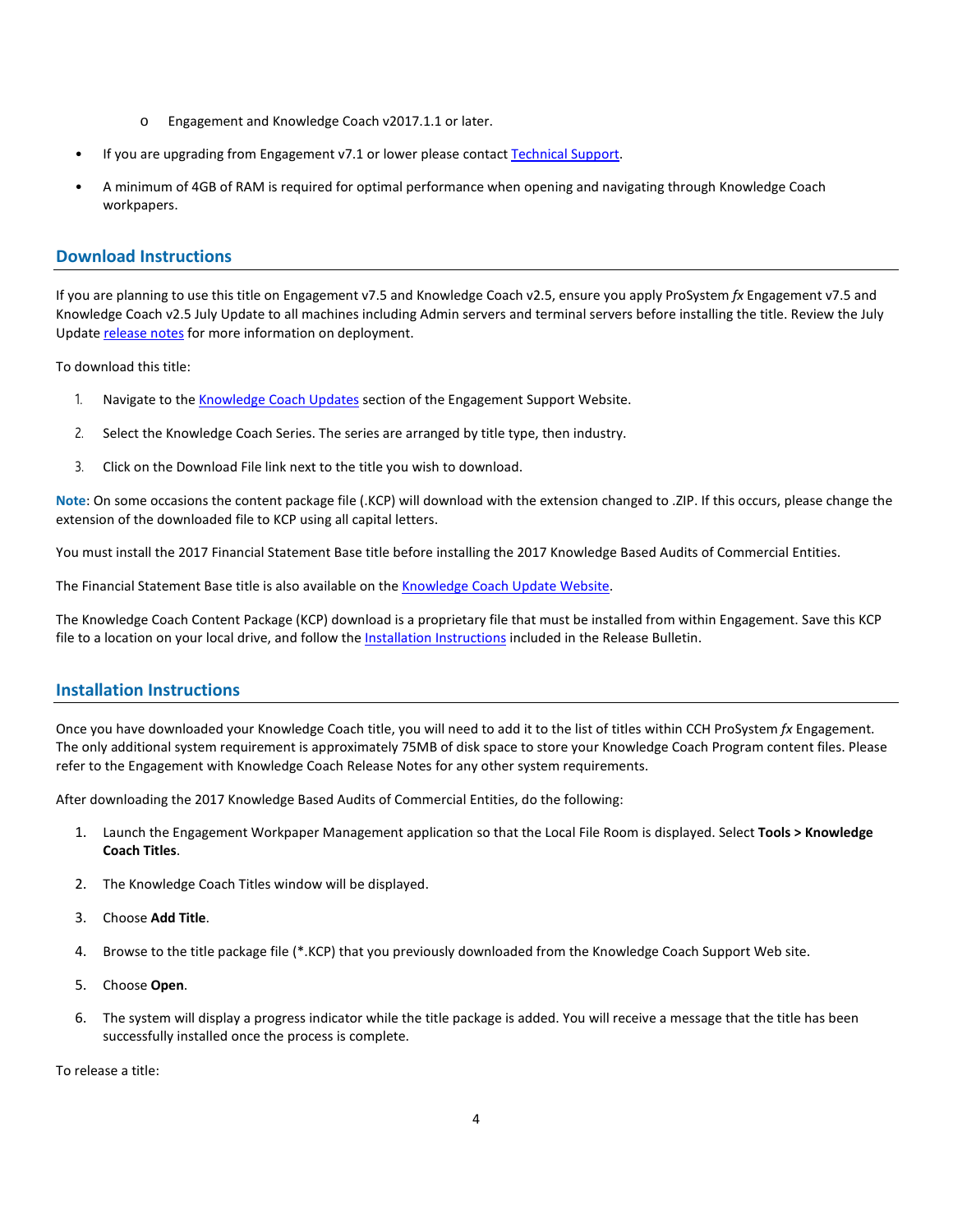- 1. Select one of the Knowledge Coach titles in the list that has been added but is not yet released.
- 2. Choose **Release Title**. The current date and time will be displayed in the Date released column, and the status will change to "Released."

**Note**: In the Engagement Admin module, add and assign a Knowledge Coach module and the applicable Knowledge Coach title license to staff before using the workpapers.

**Important**: Once the 2017 Knowledge-Based Audits of the Commercial Entities title has been added and released, they will be automatically deployed to other staff members when they login to the "Office" location, or when they synchronize a binder that contains Knowledge Coach workpapers from this title.

# **Online Permission Key**

Permission key files may be downloaded from ou[r website](https://prosystemfxsupport.tax.cchgroup.com/permkey/download.aspx) or when adding or updating the new licenses within CCH ProSystem *fx* Engagement with Knowledge Coach v7.5 and higher. After updating the license file in the Engagement Admin module, licenses need to be assigned to the staff who will use 2017 Knowledge-Based Audits of Commercial Entities.

If you have not already established a Single Sign-on (SSO) account with Customer Service, we urge you to do so at this time.

# CCH® Accounting Research Manager®

CCH's Accounting Research Manager ("ARM") is the most comprehensive, up-to-date and objective online database of financial reporting literature. It includes all authoritative and proposed accounting, auditing, and SEC literature, plus independent, expert-written interpretive guidance.

Available on ARM, the Knowledge-Based Audits of Commercial Entities Guide helps you comply with the most recent professional standards and guidance for the conduct of audits of Commercial Entities and to integrate the use of practice aids, tools, and other resources with its guidance. This publication supplements and complements the Knowledge-Based documents that are available in Knowledge Coach.

If you subscribe to an ARM library that includes Commercial content, you can link directly to source material from Resources within Knowledge Coach documents. These links have been updated to refer to the accounting standards under the FASB Accounting Standards Codifications. Also, if you subscribe to the Knowledge-Based Audits of Commercial Entities Guide on ARM, you can take advantage of references to the guide material from within the Knowledge Coach documents.

With Accounting Research Manager, you maximize the efficiency of your research time, while enhancing your results. Learn more about our content, our experts, and how you can request your free trial by visiting the [Accounting Research Manager website.](http://www.accountingresearchmanager.com/) You can also access the Accounting Research Manager Web site by selecting **Engagement > Binder Window > Shortcuts Bar > Guidance tab**.

# Using Your Knowledge Coach Content

To use your Knowledge Coach Workpaper Templates, do the following:

- 1. Open a binder in Engagement.
- 2. Select the workpaper tab into which you would like to insert the workpaper.
- 3. Select **New Knowledge Coach Workpaper** from the toolbar or File menu.
- 4. The *New Knowledge Coach Workpaper* dialog appears (Figure 1).
- 5. Select the **New Knowledge Coach Title** with the content you would like to use. You can only select titles you have installed. The information displayed changes to reflect the workpaper organization available for the selected title.
- 6. Select the **Knowledge Coach Workpapers** to insert into your binder and click **OK**.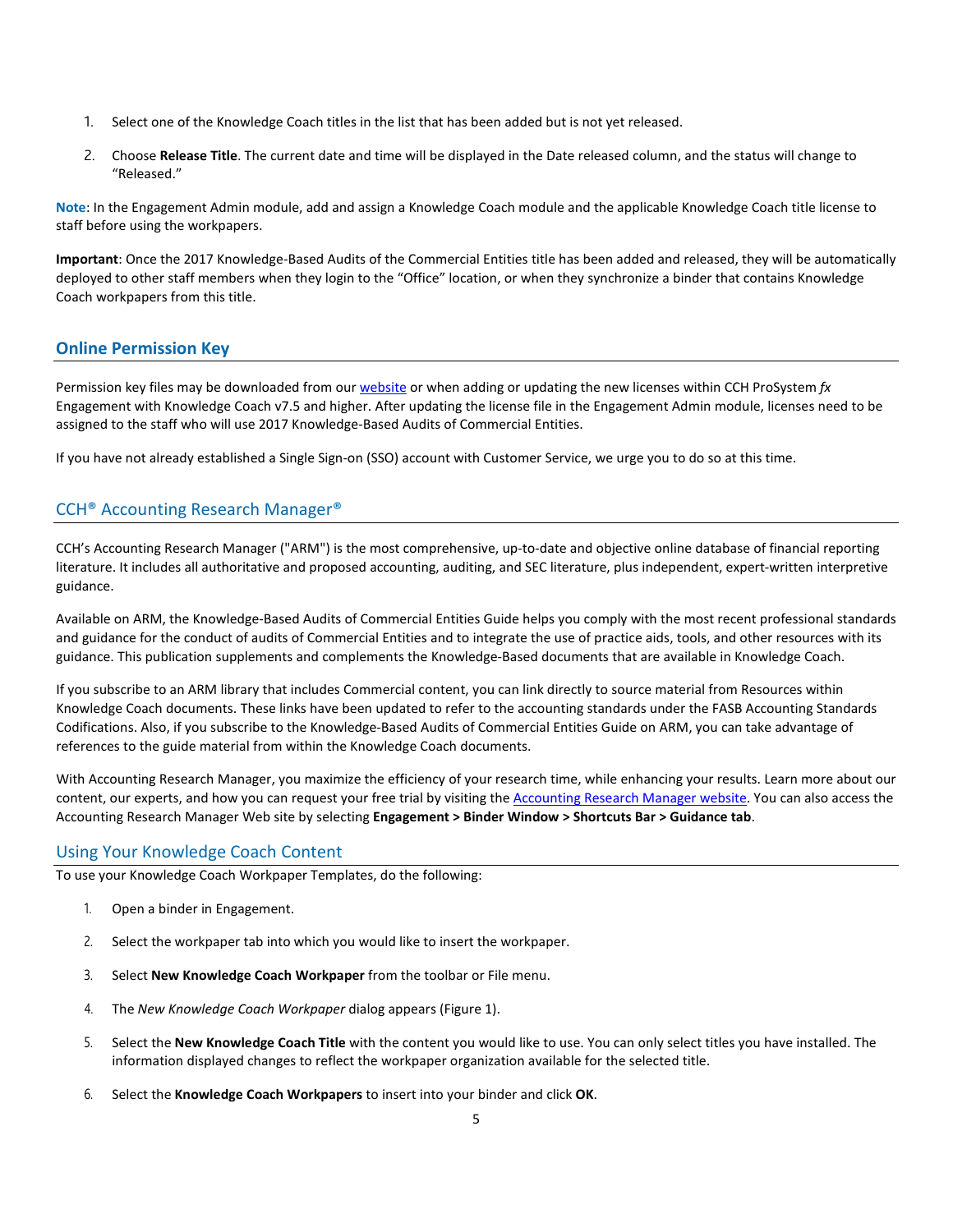- 7. In the *Selected Workpaper Properties* dialog, each workpaper name is automatically loaded into the Name field. Add a **workpaper index** in the Index field and make any Name modifications you desire. You can also modify the tab location or the roll forward settings for each workpaper.
- 8. Click **OK**. The integrated Knowledge Coach workpaper is now inserted into your engagement binder.

**Note:** For more information on how to use Knowledge Coach workpapers in your binder, see the Knowledge Coach User Guide.

| New Knowledge Coach Workpaper                  |                                                                                                                                                                                                                                                                                                                                                                                                                                                                                                                 | $\times$                                                                                                     |
|------------------------------------------------|-----------------------------------------------------------------------------------------------------------------------------------------------------------------------------------------------------------------------------------------------------------------------------------------------------------------------------------------------------------------------------------------------------------------------------------------------------------------------------------------------------------------|--------------------------------------------------------------------------------------------------------------|
| Industry title selection<br>1Q<br>$\leftarrow$ | Workpaper selection<br>Add independent workpapers without foundation workpapers                                                                                                                                                                                                                                                                                                                                                                                                                                 | •≹<br>-1                                                                                                     |
| 2017 KBA Commercial Audits<br>$\,$ $\,$<br>≯   | 000-Resources<br>田…<br>画一<br>100-The Communications Hub<br>200-Pre-Engagement Procedures<br>由…<br>300-Risk Assessment-Understanding the Entity & Environment<br>面。<br>400-Risk Assessment-Design of Internal Controls<br>面。<br>500-Assessing Risk of Material Misstatement<br>面一<br>600-Audit Procedures-Response to Assessed Risks<br>面一<br>700-Audit Procedures-Tests of Internal Controls<br>面相目<br>800-Audit Procedures-Substantive Tests<br>面明日<br>面一<br>900-Evaluating, Concluding & Reporting Procedures | Details of selected workpaper<br>Highlight a workpaper or select<br>a workpaper check box to see<br>details. |
|                                                | OK                                                                                                                                                                                                                                                                                                                                                                                                                                                                                                              | Cancel<br><b>Help</b>                                                                                        |

Figure 1 - New Knowledge Coach Workpaper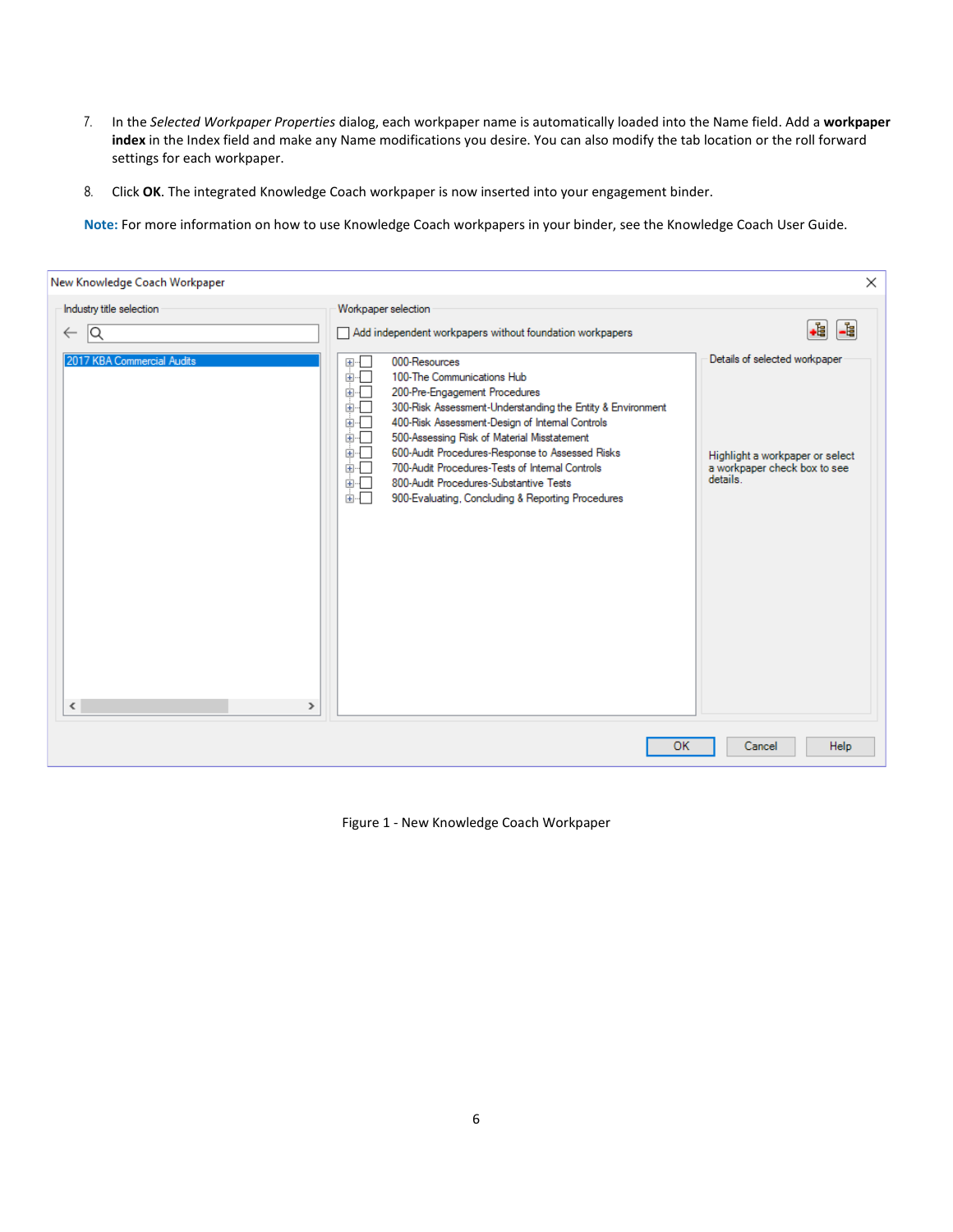# **Additional Information on Knowledge Coach and the KBA Methodology**

#### **Knowledge-Based Audit (KBA) Methodology**

Allows the results of one set of procedures to become the input for the next. The key components of the KBA methodology include:

- An Overview that guides auditors through the methodology;
- Knowledge-Based Audit documents, integral to the risk assessment and overall audit processes, which contain steps and procedures required by U.S. GAAS;
- Customizable Audit Programs that take auditors through related steps and procedures;
- Practice Aids to help auditors complete steps or processes outlined in the Knowledge-Based Audit documents and Audit Programs;
- Auditor's Reports that provide a variety of sample auditor's opinions on audited financial statements; and
- Correspondence documents that provide sample letters to be used to comply with U.S. GAAS requirements and in many other common situations.
- The AICPA's Auditing Standards Board's (ASB) Risk Assessment Standards The practice aids and tools in the 2017 Knowledge-Based Audits of Commercial Entities are designed around the AICPA's risk assessment and clarified standards to assist auditors of commercial entities by:
	- Facilitating compliance with GAAS;
	- Encouraging more effective audits through tailored audit programs and comprehensive practice aids;
	- Helping auditors to focus on and respond to identified audit risks; and
	- Enhancing audit documentation.

#### **CCH® ProSystem** *fx***® Knowledge Coach**

Knowledge Coach functionality allows auditors to use the Knowledge-Based-Audit methodology more efficiently by eliminating the need for duplicate entry of the same information, tailoring audit documentation to each particular engagement, and documenting the link between risks identified and procedures performed. AUD-100 Tailoring Question is a document in Knowledge Coach that presents engagement-level questions designed to aid in tailoring the engagement documentation to fit each client. Completing the questions helps the auditor avoid duplication and unnecessary workpapers.

**Note:** Before you begin your audit, please review the guidance in AUD-101 Overall Audit Program. This workpaper is intended to be your road map through a Knowledge-Based Audit methodology. You should start your audit with AUD-100 Tailoring Question Workpaper and AUD-101 Overall Audit Program.

#### • **Risks**

Can be captured via the Risk Summary task pane from any Knowledge Coach workpaper by the current editor of KBA-502 Summary of Risk Assessments. This allows the user to continuously assess risks during the engagement. Several workpapers prompt the consideration of the presence of risks, but the Risk Summary task pane must be used to document those risks. All documented risks flow to the Risk Summary. To ensure risks show in findings tables, make sure to check the "workpaper identified in" field of the Risk pane.

## • **Information Flow**

Helps cut down on the time spent duplicating information across forms. In addition, the flow of consistent information ensures that information and updates to information are not missed between workpapers. Drill-down functionality helps the user navigate quickly to the source of the information, aiding in the review of the audit file.

## • **Diagnostics**